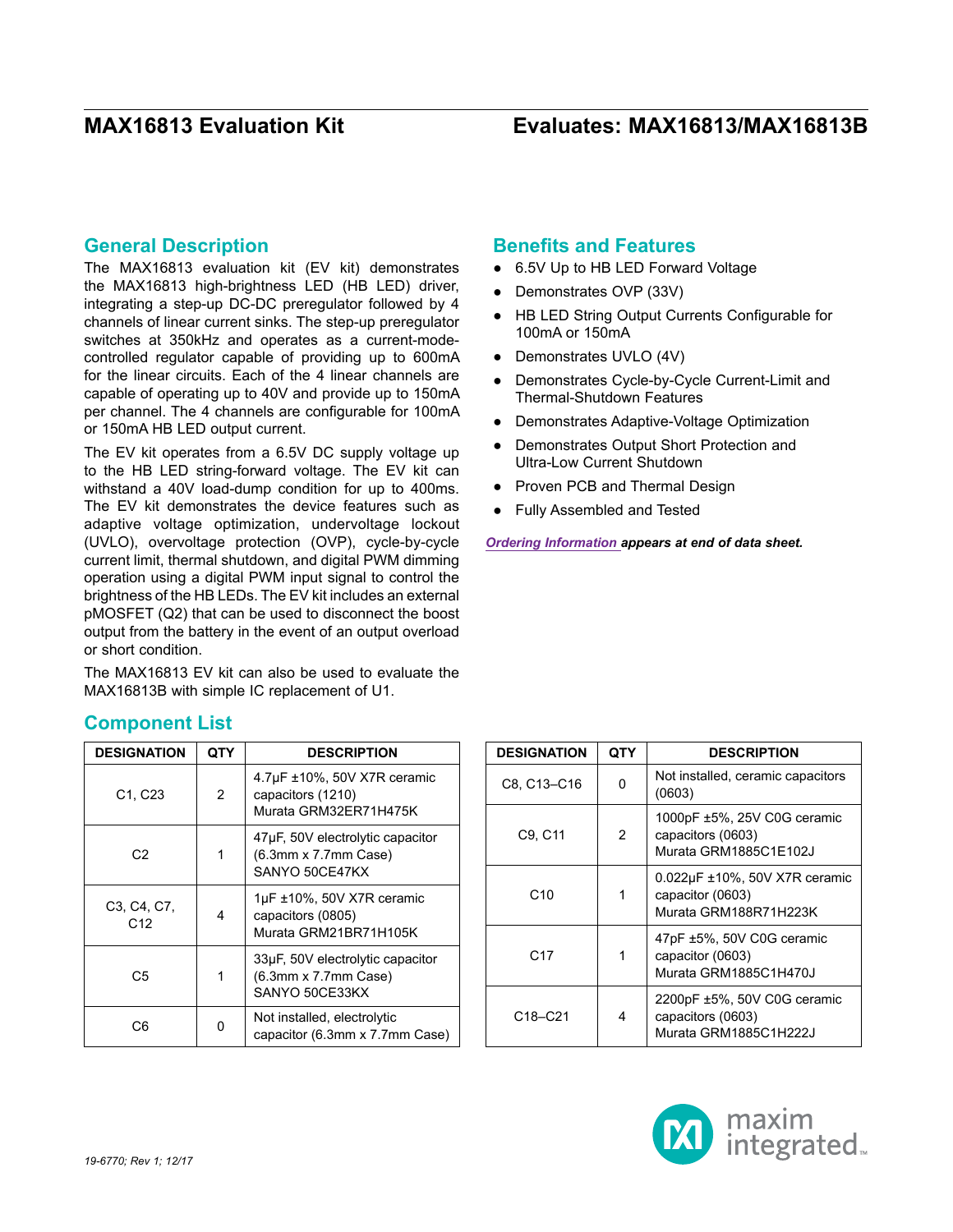| <b>DESIGNATION</b>        | QTY            | <b>DESCRIPTION</b>                                                                  |
|---------------------------|----------------|-------------------------------------------------------------------------------------|
| C <sub>22</sub>           | 1              | 0.047µF ±10%, 50V X7R ceramic<br>capacitor (0603)<br>Murata GRM188R71H473K          |
| D1, D3                    | $\overline{2}$ | 60V 1A Schottky diodes (SMB)<br>Diodes Inc. B160B-13-F                              |
| D <sub>2</sub>            | 1              | 75V, 250mA high-speed diode<br>(SOT23)<br>Central Semi CMPD914E<br>(Top Mark: C5DE) |
| D <sub>4</sub>            | 1              | 18V zener diode (DO-214AC)<br>Vishay BZG03C18TR                                     |
| FB <sub>1</sub>           | 1              | $0\Omega$ resistor (1210)                                                           |
| JU3-JU11                  | 9              | 2-pin headers                                                                       |
| JU2                       | 1              | 3-pin header                                                                        |
| L1                        | 1              | 10µH ±20%, 3A inductor<br>Coilcraft MSS1048-103ML                                   |
| L2                        | 1              | 22µH ±20%, 5A inductor<br>Coilcraft MSS1260-223MI                                   |
| OVP, PGATE,<br><b>VCC</b> | 3              | Miniature red PC test points                                                        |
| Q <sub>1</sub>            | 1              | 40V, 200mA pnp transistor<br>$(3$ SOT23)<br>Diodes Inc. MMBT3906-7-F                |
| Q <sub>2</sub>            | 1              | 60V, 55A p-channel MOSFET<br>(D2PAK)<br>Vishay SUM55P06-19L-E3                      |
| Q3                        | 1              | 40V, 9A n-channel MOSFET<br>(8 S <sub>O</sub> )<br>International Rectifier IRF7469  |

# **Component List (continued)**

| <b>DESIGNATION</b> | <b>QTY</b>     | <b>DESCRIPTION</b>                                                                  |  |
|--------------------|----------------|-------------------------------------------------------------------------------------|--|
| R <sub>1</sub>     | 1              | 10k $\Omega$ ±5% resistor (0603)                                                    |  |
| R <sub>2</sub>     | 1              | $1\text{M}\Omega$ ±5% resistor (0603)                                               |  |
| R <sub>3</sub>     | 1              | $22\Omega \pm 5\%$ resistor (0805)                                                  |  |
| R4                 | 1              | $0.1\Omega \pm 1\%$ , 0.5W resistor (2010)<br>IRC LRC-LRF2010LF-01-R100-F           |  |
| R <sub>5</sub>     | 1              | 2.4k $\Omega$ ±1% resistor (0805)                                                   |  |
| R <sub>6</sub>     | 1              | $261k\Omega$ 1% resistor (0805)                                                     |  |
| R7                 | 1              | $10k\Omega \pm 1\%$ resistor (0805)                                                 |  |
| R8, R9             | $\overline{2}$ | $10k\Omega$ ±5% resistors (0805)                                                    |  |
| R <sub>10</sub>    | 1              | $30.1 \text{k}\Omega \pm 1\%$ resistor (0805)                                       |  |
| R <sub>11</sub>    | 1              | $20k\Omega \pm 1\%$ resistor (0805)                                                 |  |
| R <sub>12</sub>    | 1              | $200Ω ±1%$ resistor (0603)                                                          |  |
| R <sub>13</sub>    | 1              | $21k\Omega \pm 1\%$ resistor (0603)                                                 |  |
| R14, R15           | $\overline{2}$ | $15k\Omega \pm 1\%$ resistors (0805)                                                |  |
| R <sub>16</sub>    | 1              | $30.1 \text{k}\Omega \pm 1\%$ resistor (0805)                                       |  |
| R <sub>17</sub>    | 0              | Not installed, resistor (0603)                                                      |  |
| R <sub>18</sub>    | 1              | 1k $\Omega$ ±5% resistor (0805)                                                     |  |
| R <sub>19</sub>    | 1              | $1.4$ k $\Omega$ ±1% resistor (0805)                                                |  |
| R <sub>20</sub>    | 0              | Not installed, resistor                                                             |  |
| R <sub>21</sub>    | 1              | $0.1\Omega$ ±1. 0.5W current-sense<br>resistor (1206)<br>IRC LRC-LR1206LF-01-R100-F |  |
| <b>SGND</b>        | 1              | Miniature black PC test point                                                       |  |
| U <sub>1</sub>     | 1              | 4-channel HB LED driver<br>controller (20 TQFN-EP*)<br>Maxim MAX16813ATP/V+         |  |
|                    | 7              | <b>Shunts</b>                                                                       |  |
|                    | 1              | PCB: MAX16813 EVKIT                                                                 |  |

\**EP = Exposed pad.*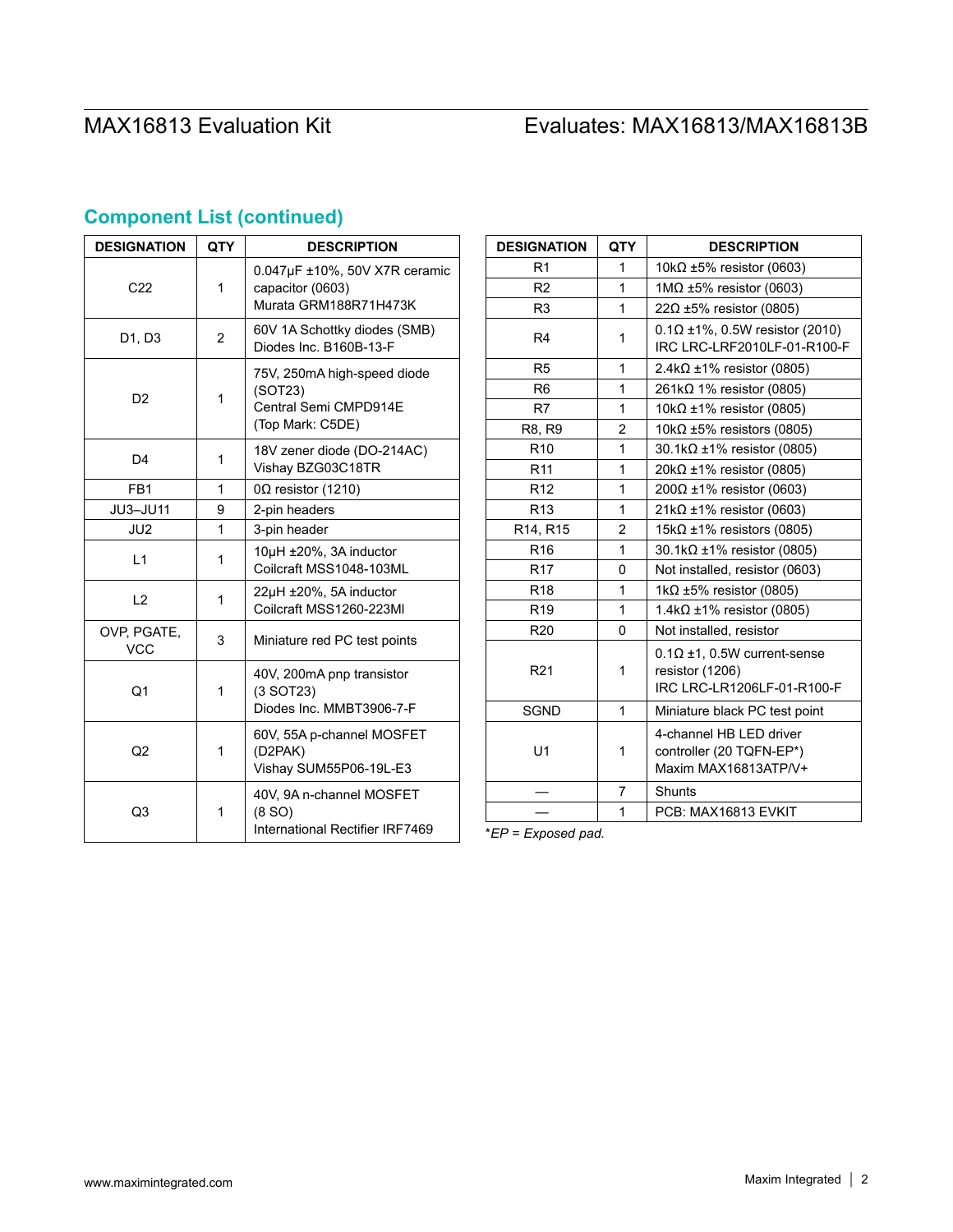### **Quick Start**

#### **Required Equipment**

- ● MAX16813 EV kit
- 6.5V to 40V, 4A DC power supply
- ● Digital voltmeter
- Four series-connected HB LED strings rated no less than 150mA
- ● Current probe to measure the HB LED current

#### **Output Testing**

The EV kit is fully assembled and tested. Follow the steps below to verify board operation. **Caution: Do not turn on the power supply until all connections are completed.**

- 1) Verify that a shunt is installed on jumper JU1 and across pins 1-2 on jumper JU2 (device enabled).
- 2) Verify that a shunt is installed on jumper JU3 (150mA HB LED current-sink limit).
- 3) Verify that shunts are not installed on jumpers JU4–JU7 (all channels powered).
- 4) Connect the power supply to the VIN PCB pad and the power supply's ground to the PGND PCB pad.
- 5) Connect the digital voltmeter across the OUT1 and PGND PCB pads.
- 6) Connect each HB LED string as follows:

Channel 1: Connect an HB LED string anode to the VOUT PCB pad and the cathode to the OUT1 PCB pad.

Channel 2: Connect an HB LED string anode to the VOUT PCB pad and the cathode to the OUT2 PCB pad.

Channel 3: Connect an HB LED string anode to the VOUT PCB pad and the cathode to the OUT3 PCB pad.

Channel 4: Connect an HB LED string anode to the VOUT PCB pad and the cathode to the OUT4 PCB pad.

- 7) Clip the current probe across the channel 1, HB LED+ wire to measure the HB LED current.
- 8) Turn on the power supply and set to 10V.
- 9) Measure the voltage from the OUT1–OUT4 PCB pads to SGND and verify that the lowest voltage is approximately 1.1V.
- 10) Measure the HB LED current using the current probe and verify all channels.

### **Detailed Description of Hardware**

The MAX16813 EV kit demonstrates the MAX16813 HB LED driver with an integrated step-up DC-DC preregulator followed by 4 channels of linear current sinks. The preregulator switches at 350kHz and operates as a currentmode-controlled regulator providing up to 600mA for the linear circuit while providing OVP. Cycle-by-cycle current limit is set by resistor R4 while resistors R6 and R7 set the OVP voltage to 33V. The preregulator power section consists of inductor L2, MOSFET Q3, power sense resistor R4, and switching diode D1.

The EV kit circuit operates from a DC supply voltage of 6.5V up to the HB LED forward string voltage. The circuit handles load-dump conditions up to 40V.

The EV kit circuit demonstrates ultra-low shutdown current when the EN pin of the device is pulled to ground by shorting the ENABLE PCB pad to ground. The EV kit also demonstrates output short protection and recovery from short. This can be tested by shorting the VOUT PCB pad to the PGND PCB pad.

Each of the 4 linear channels (OUT1–OUT4) is capable of operating up to 40V and sink up to 150mA per channel. Each of the 4 channel's linear current sinks is configurable for 150mA or 100mA, or can be disabled independently. Jumpers JU4–JU7 provide the disable feature when the HB LED string is not connected. See the *Channel 1– Channel 4 Current-Sink Disabling* section. Resistors R15, R16, and jumper JU3 configure the linear current setting for the device's SETI pin, which sets the HB LED string current.The EV kit features PCB pads to facilitate connecting HB LED strings for evaluation. The VOUT PCB pads provide connections for connecting each HB LED string's anode to the DC-DC preregulator output. The OUT1– OUT4 PCB pads provide connections for connecting each HB LED string's cathode to the respective linear channel's current sink. Additionally, 2-pin headers (JU8–JU11) provide convenient access to the VOUT and respective OUT connections when using a twisted-pair wiringconnection scheme. On each header, pin 1 provides access to the respective OUT\_ connection and pin 2 provides access to the VOUT connection. Capacitors C18–C21 are included on the design to prevent oscillations and provide stability when using long, untwisted HB LED-connecting cables during lab evaluation. These capacitors are not required on a typical HB LED design.

A DIM PCB pad is provided for using a digital PWM signal to control the brightness of the HB LEDs. The EV kit can also demonstrate the device's synchronizing feature using the SYNC PCB pad and an external AC clock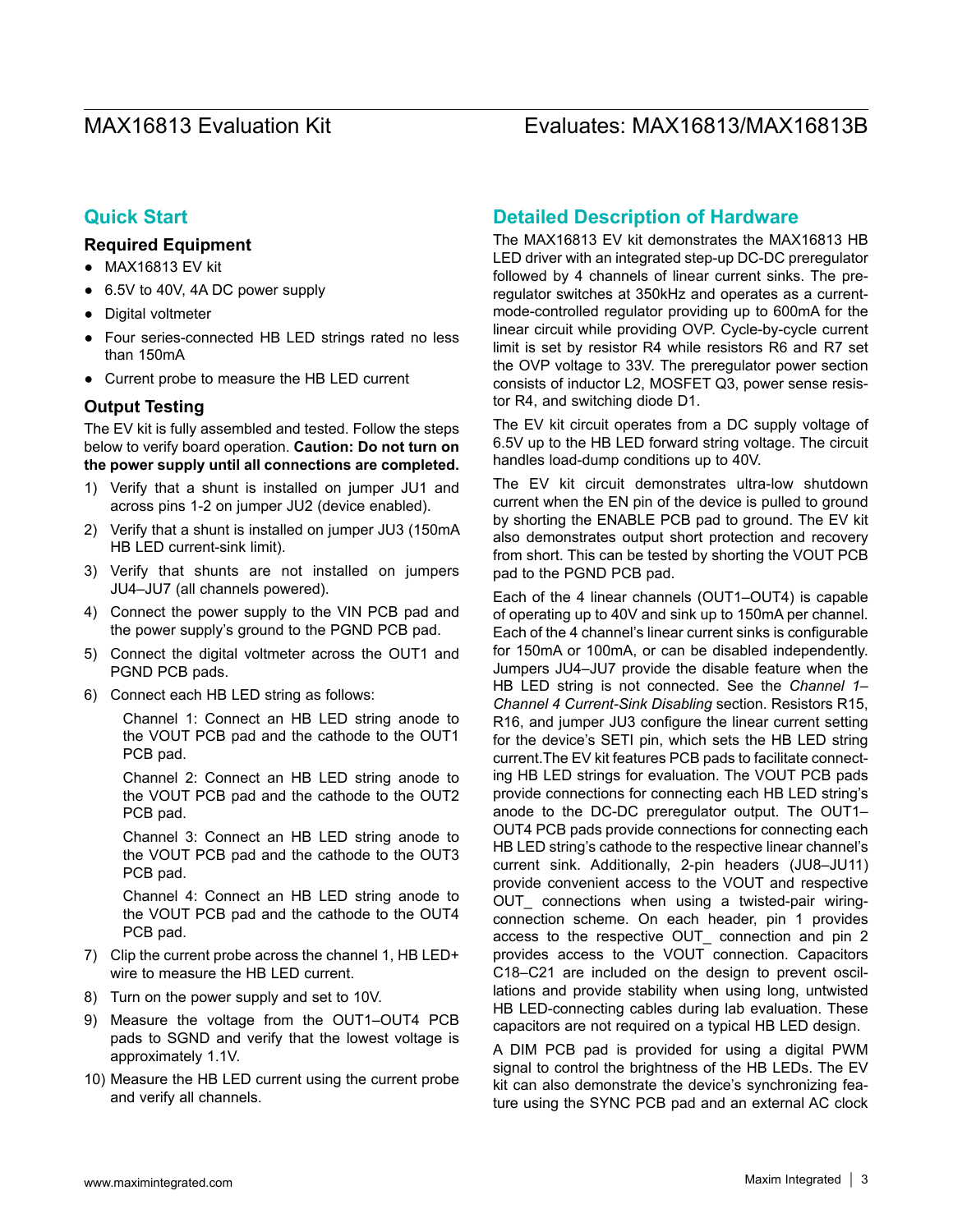signal. Test points are also provided for easy access to the device's  $V_{CC}$  and SGND.

#### **Enable**

The EV kit features an enable input that can be used to enable and disable the device and place it in shutdown mode. To enable the EV kit whenever power is applied to VIN and PGND, place the jumper across pins 1-2 on jumper JU2.

To enable the EV kit from an external enable signal, place the jumper across pins 2-3 on JU2. In this configuration, apply a logic signal on the ENABLE input pad on the EV kit. The enable EN input should not be left unconnected.

Refer to the *Enable* section in the MAX16813 IC data sheet for additional information. See Table 1 for jumper JU2 settings.

#### **HB LED Current**

The EV kit features jumper JU3 to reconfigure the device's current sinks on all 4 channels. Place a shunt on jumper JU3 to configure the current-sink limits to 150mA. Remove the shunt from JU3 to configure the current-sink limits to 100mA. See Table 2 for jumper JU3 settings.

To reconfigure the circuit for another current-sink threshold, replace resistor R15 and use the following equation to calculate a new value for the desired current:

$$
R15 = \frac{1500}{I_{LED}}
$$

where  $I_{LED}$  is the desired HB LED current in amps and R15

### **Table 1. Enable (JU2)**

is the new resistor value for obtaining the desired HB LED current. Remove jumper JU3 when configuring for another current-sink threshold. If the HB LED current is reconfigured for a different current, other components on the EV kit may need to be modified. Refer to the MAX16813 IC data sheet to calculate other component values.

#### **Channel 1–Channel 4 Current-Sink Disabling**

The EV kit features jumpers JU4–JU7 to disable each channel's OUT\_ current sink. To disable a channel, install a jumper in the channel's respective OUT\_ jumper. Remove the shunt to use a channel's OUT sink capability. See Table 3 for JU4–JU7 jumper settings.

#### **HB LED Digital Dimming Control**

The EV kit features a DIM PCB input pad for connecting an external digital PWM signal. The DIM PCB pad is pulled up to VCC by resistor R8. Apply a digital PWM signal with a 0.8V logic-low (or less) 2.1V logic-high (or greater) level, and frequencies from 100Hz to 20kHz. To adjust the HB LED brightness, vary the signal duty cycle from 0 to 100% and maintain a minimum pulse width of 500ns. Apply the digital PWM signal to the DIM and SGND PCB pads. Refer to the *LED Dimming Control* section in the MAX16813 IC data sheet for additional information on the device's dimming feature.

### **FLT and RT (External Clock Synchronizing) Signals**

The EV kit features the device's FLT and AC-coupled RT signals. The FLT signal is pulled up to VCC by resistor R9.

| <b>SHUNT POSITION</b>                                     | <b>EN PIN</b>                          | EV KIT OPERATION            |
|-----------------------------------------------------------|----------------------------------------|-----------------------------|
| $1 - 2^*$                                                 | Connected to IN                        | Fnabled                     |
| 2-3 (ENABLE test pad shorted to SGND)                     | Connected to SGND                      | Disabled                    |
| 2-3 (ENABLE test pad connected to an external controller) | Connected to an external<br>controller | External controller enabled |

*\*Default position.*

### **Table 2. HB LED Current (JU3)**

| <b>SHUNT POSITION</b> | <b>SETI PIN</b>          | <b>HB LED CURRENT-SINK LIMITS (MA)</b> |
|-----------------------|--------------------------|----------------------------------------|
| Not installed         | Connected to R15         | 100                                    |
| Installed*            | Connected to R15 and R16 | 150                                    |

*\*Default position.*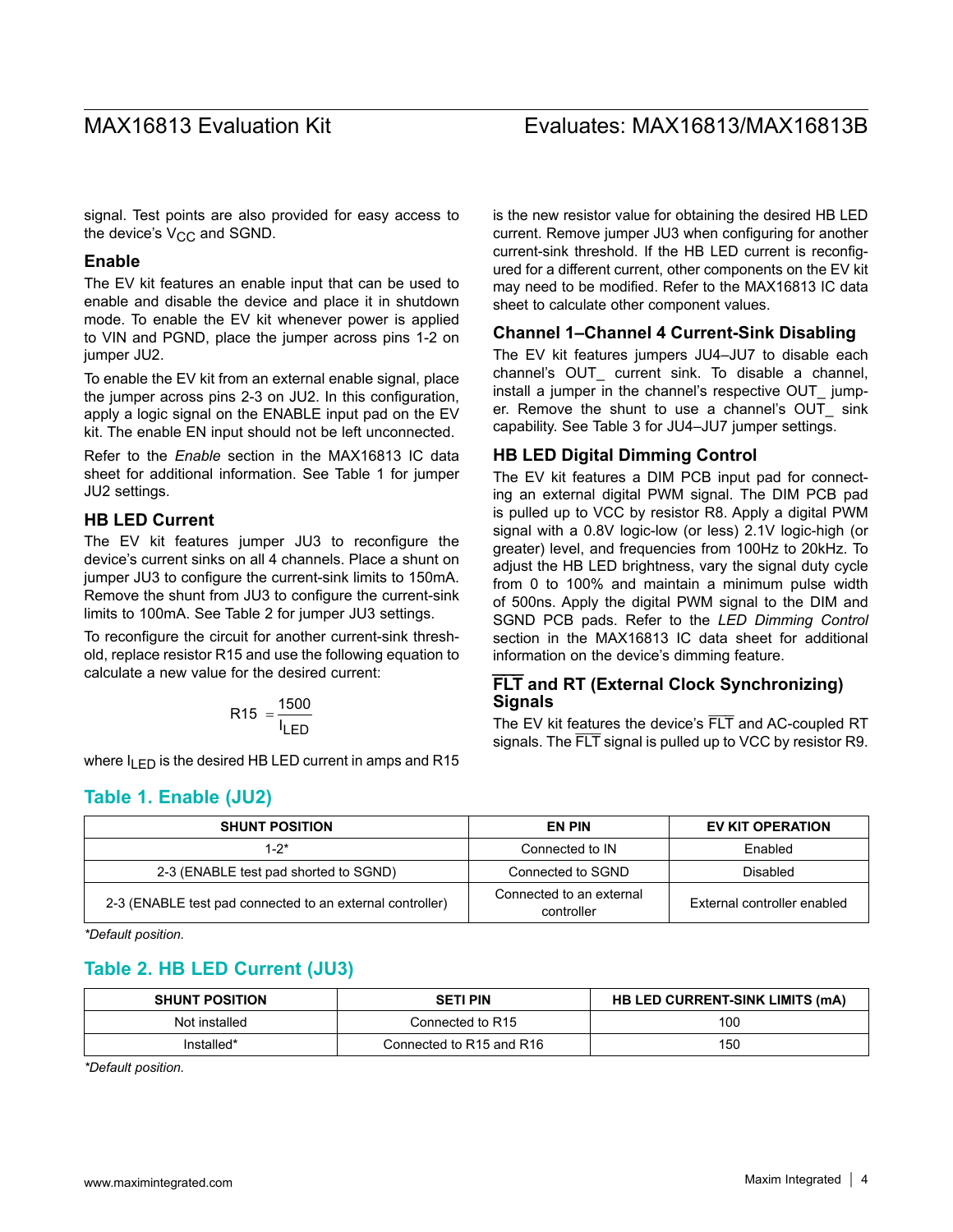An open-drain fault flag output (FLT) goes low when an open-LED string is detected, a shorted-LED string is detected, an output undervoltage, or during thermal shutdown. Refer to the *Fault Protections* section in the MAX16813 IC data sheet for additional information on the FLT signal.

The SYNC PCB pad is used for connecting an external clock for synchronizing the device's switching frequency through its RT pin. The signal must also have a  $4V_{P-P}$ amplitude and frequencies from 390kHz to 410kHz. Apply the external clock signal to the SYNC and SGND PCB pads. Refer to the *Oscillator Frequency/External Synchronization* section in the MAX16813 IC data sheet for additional information on the device's synchronizing feature.

### **OVP Configuration**

The device's OVP resistors (R6 and R7) are configured for an OVP of 33V. This sets the maximum channel (VOUT) voltage at 33V. Capacitor C9 provides noise filtering to the OVP signal. To reconfigure the circuit for a different OVP voltage, replace resistor R6 with a different value using the following equation:

$$
R6 = \left(\frac{OVP}{1.23V} - 1\right) \times R7
$$

where R7 is 10kΩ, OVP is the overvoltage-protection voltage desired, and R6 is the new resistor value for obtaining the desired overvoltage protection. Refer to the *Open-* *LED Management and Overvoltage Protection* section in the MAX16813 IC data sheet for additional information on the OVP feature.

#### **Output Short Protection**

The boost output appearing at VOUT can be shorted to PGND without any damage. This can be tested at power-up or it can also be done at any time during normal operation by shorting the VOUT PCB pad to PGND. The ENABLE PCB pad can be connected to IN by installing jumper JU2 from pins 1-2. When the unit is powered up with a short on VOUT to PGND, resistor R21 in conjunction with the transistor Q1 limits the current that can flow in Q2 once it is turned on. The current is limited to VBE(Q1)/R21. This current flows for 33ms (typ) into the short after power-up. Refer to the *Startup Sequence*  section in the MAX16813 IC data sheet for more information. After 33ms of power-up, the IC is disabled and the external MOSFET Q2 is turned off. The IC is then latched off and ENABLE has to be recycled, or input power has to be recycled, to resume operation after the short is removed.

The VOUT PCB pad can also be shorted to PGND at any time during normal operation. An output short causes the voltage on the OVP pin to go below 0.585mV resulting in an output undervoltage, which causes the PGATE pin to go high and disconnects the external MOSFET Q2 from the input. The FLT pin also goes low in the case of a short on the output.

#### **OUT\_ JUMPER SHUNT POSITION CHANNEL OPERATION** OUT1 JU4 Not installed **Channel 1** operational, connect an HB LED string\* to VOUT and OUT1. Installed Channel 1 OUT1 not used. OUT2 JU5 Not installed **Channel 2 operational, connect an HB LED string\* to VOUT and OUT2.** Installed Channel 2 OUT2 not used. OUT3 JU6 Not installed **Channel 3 operational, connect an HB LED string\* to VOUT and OUT3.** Installed Channel 3 OUT3 not used. OUT4 JU7 Not installed **Channel 4 operational, connect an HB LED string**\* to VOUT and OUT4. Installed Channel 4 OUT4 not used.

### **Table 3. Disabling Channel 1–Channel 4 (JU4–JU7)**

\**The series-connected HB LED string must be rated no less than 150mA.*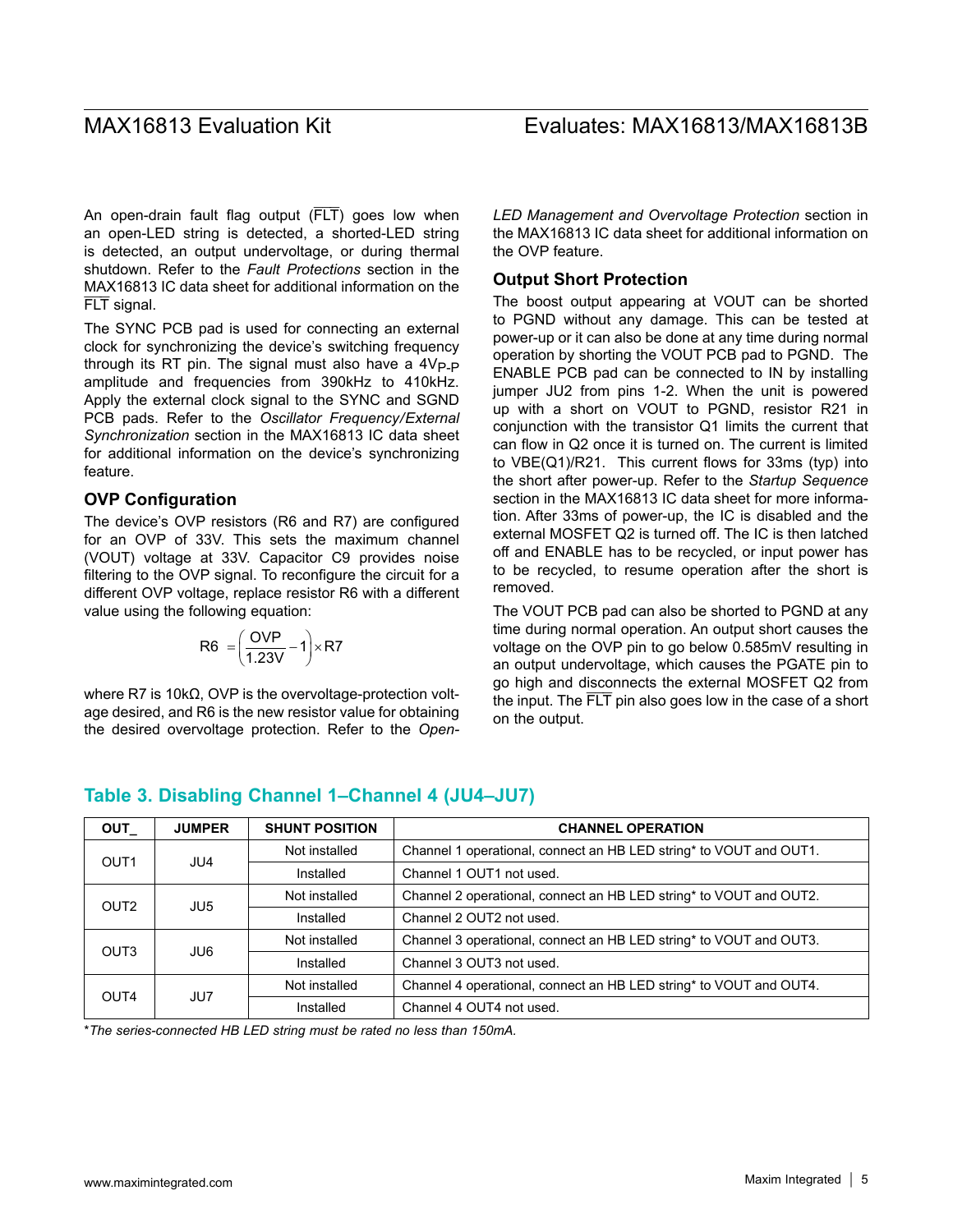

*Figure 1. MAX16813 EV Kit Schematic*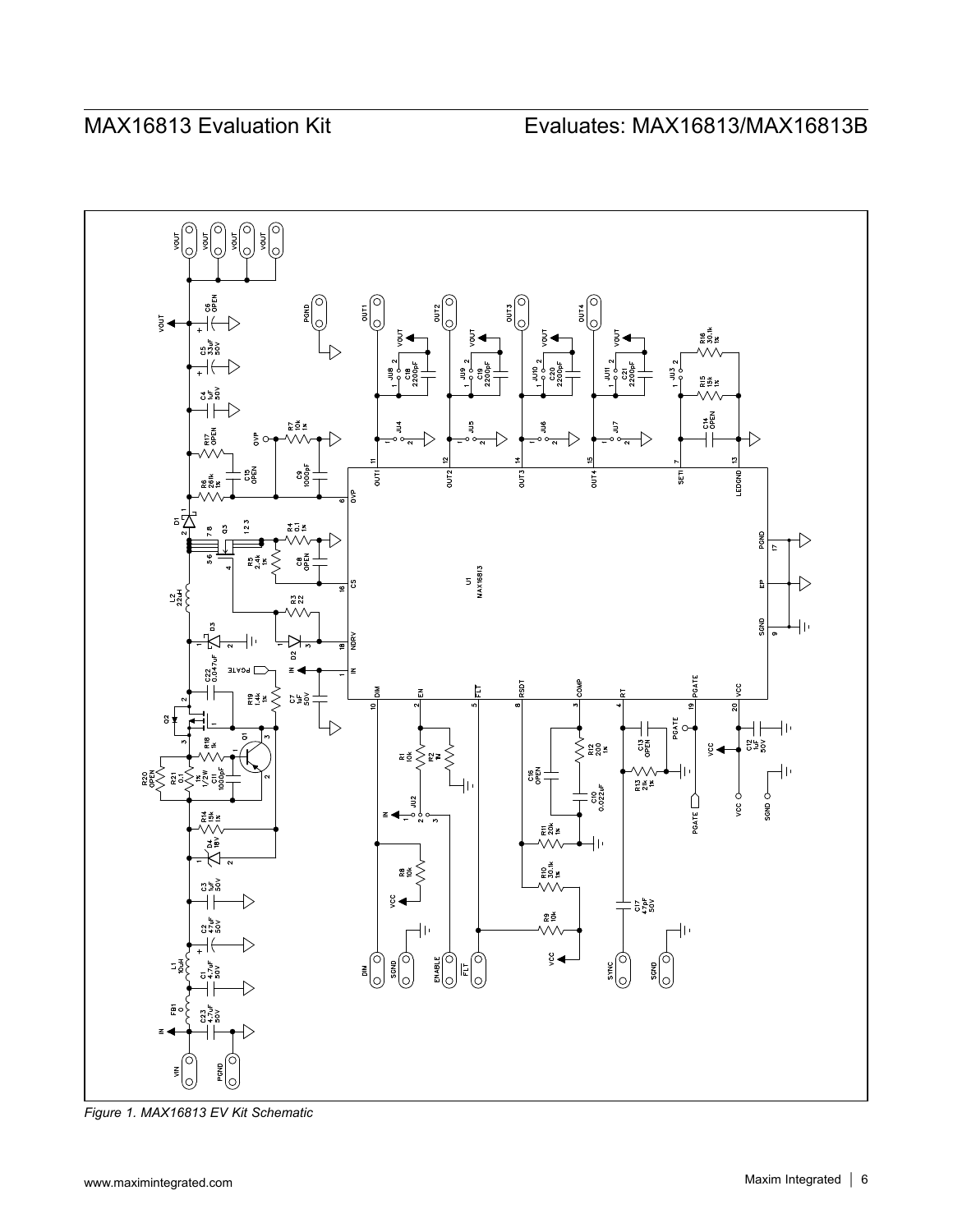

*Figure 2. MAX16813 EV Kit Component Placement Guide— Component Side*



*Figure 3. MAX16813 EV Kit PCB Layout—Component Side*



*Figure 4. MAX16813 EV Kit PCB Layout—SGND Layer 2*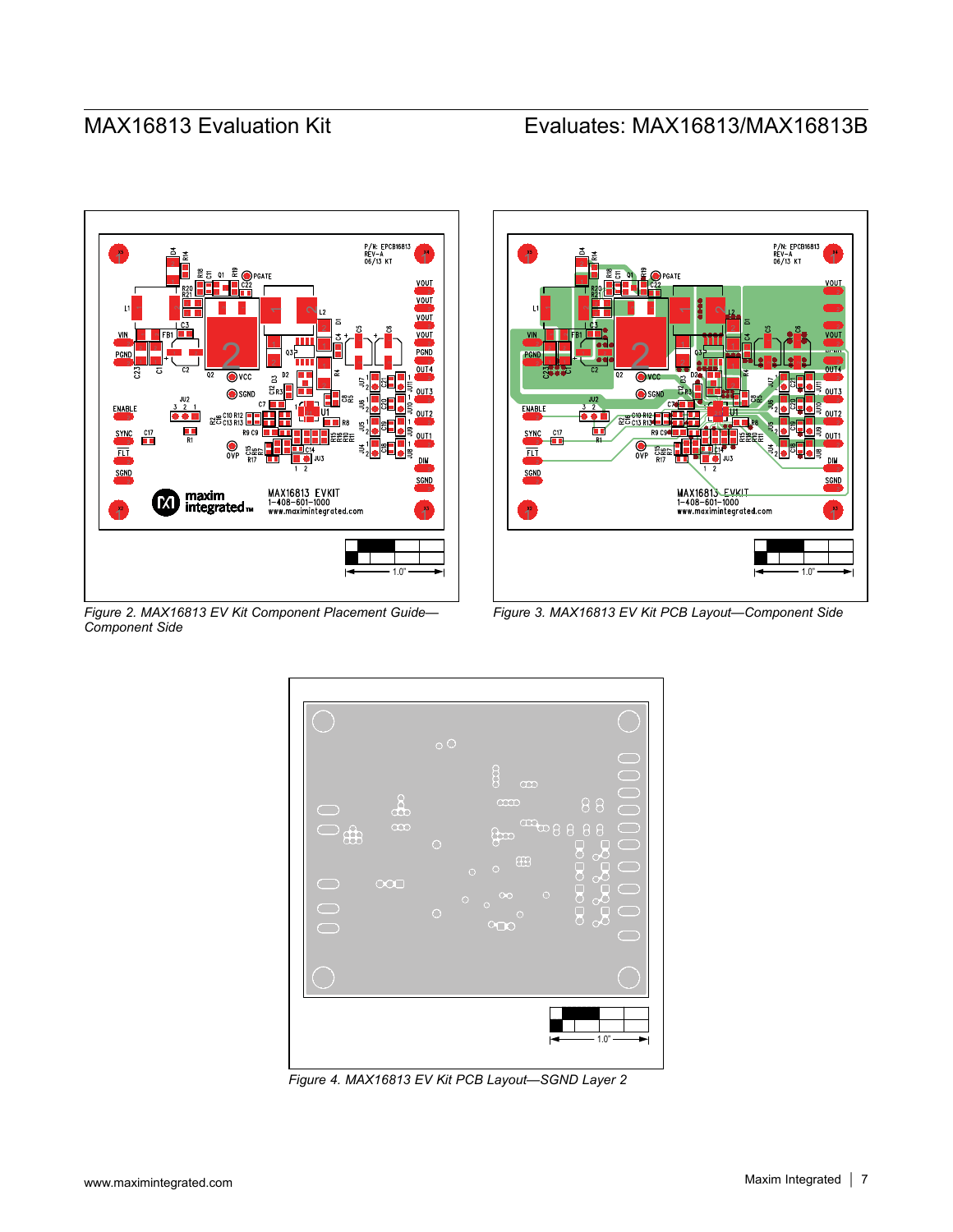



*Figure 5. MAX16813 EV Kit PCB Layout—PGND Layer 3 Figure 6. MAX16813 EV Kit PCB Layout—VCC and PGND Solder Side*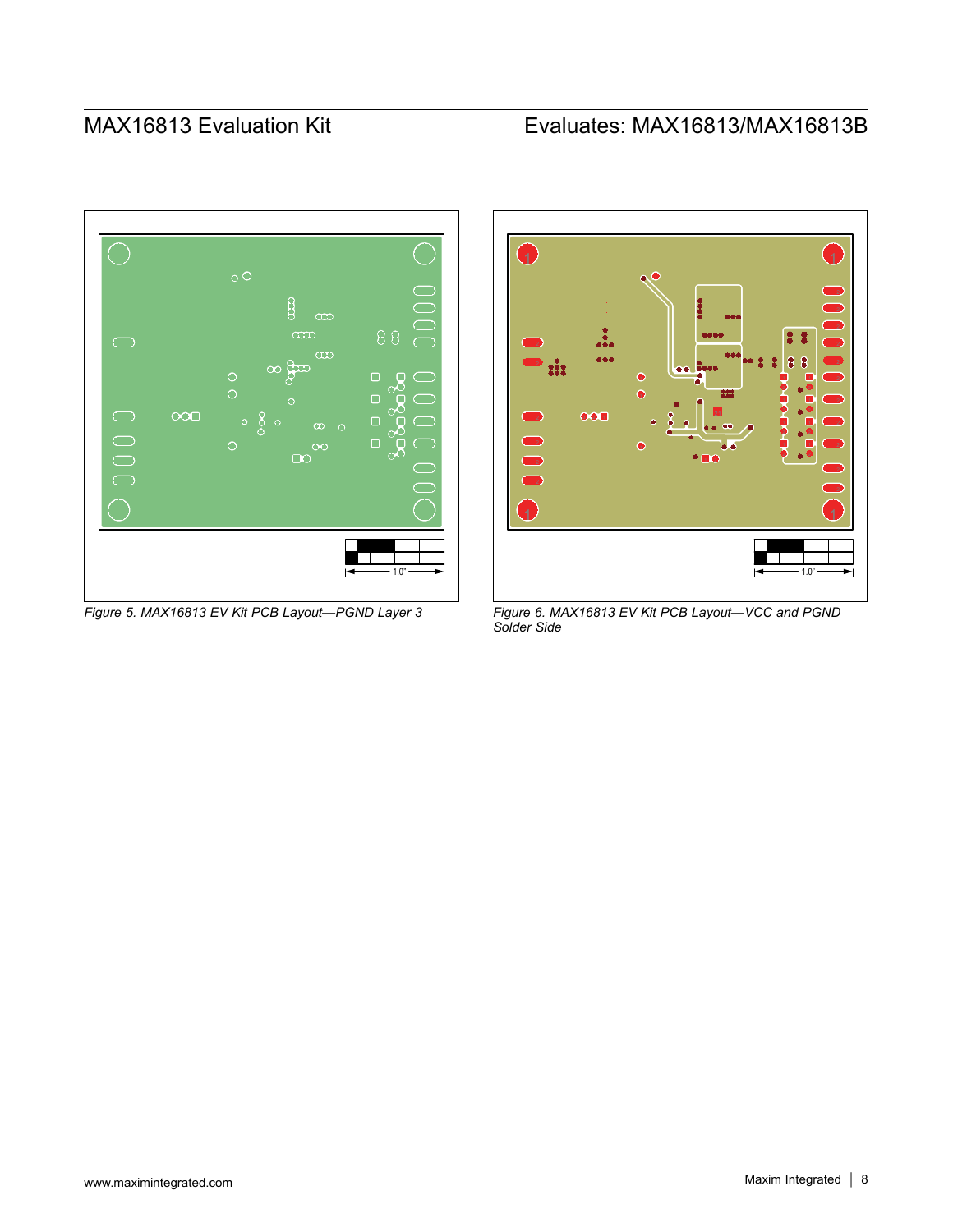# <span id="page-8-0"></span>**Ordering Information**

| <b>PART</b>    | TYPF   |
|----------------|--------|
| MAX16813EVKIT# | FV Kit |

*#Denotes RoHS compliant.*